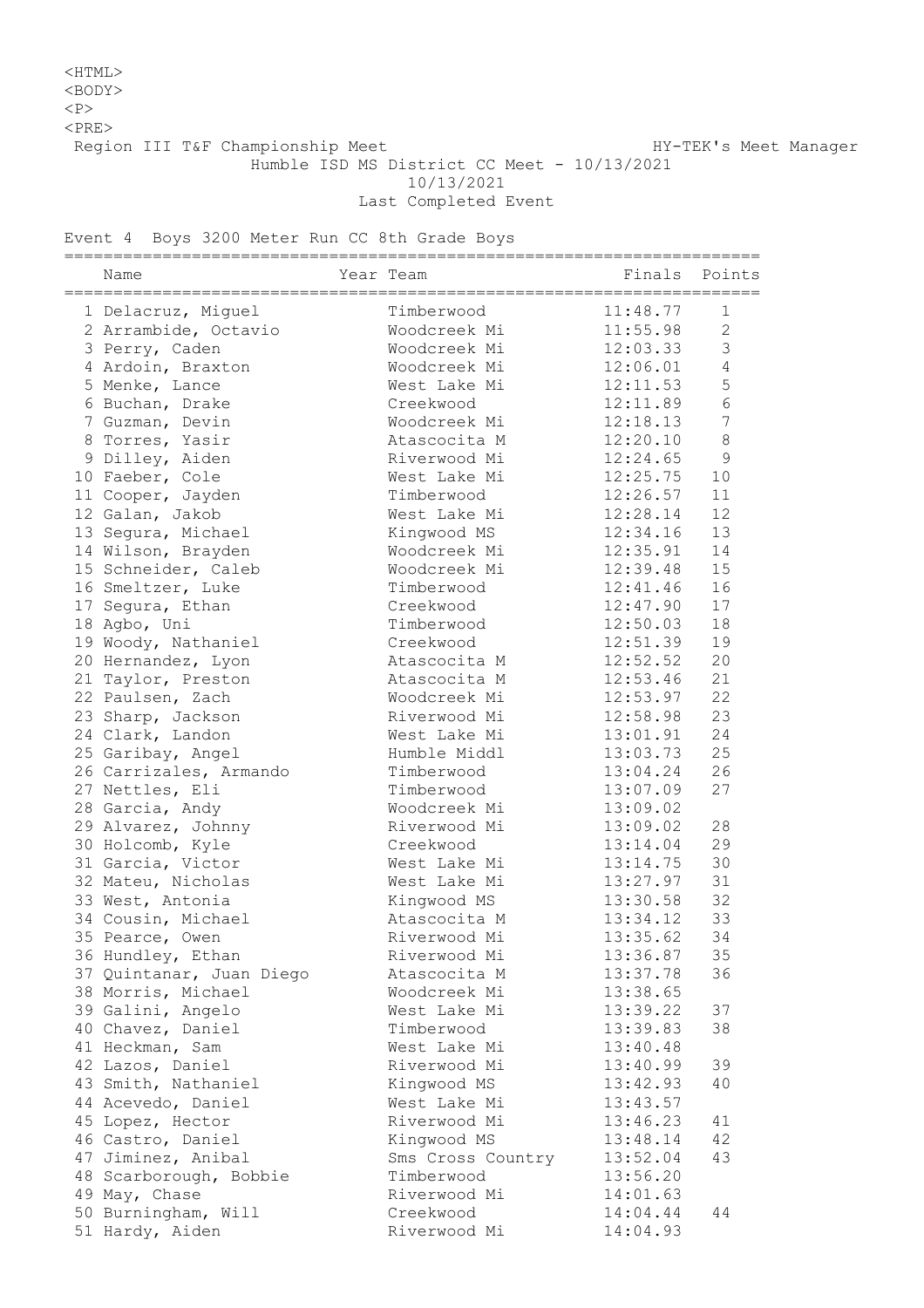| 52 Surita, Francisco  | Sms Cross Country | 14:07.76 | 45 |
|-----------------------|-------------------|----------|----|
| 53 McNeese, Avery     | Atascocita M      | 14:09.09 | 46 |
| 54 Pack, Taylor       | Atascocita M      | 14:10.60 | 47 |
| 55 Barndt, Jennings   | Kingwood MS       | 14:12.11 | 48 |
| 56 Walker, Kameron    | Humble Middl      | 14:25.78 | 49 |
| 57 Igoe, Aiden        | Creekwood         | 14:28.96 | 50 |
| 58 Zamani, Jayden     | Atascocita M      | 14:29.94 |    |
| 59 Kesner, Caden      | West Lake Mi      | 14:30.70 |    |
| 60 Godinez, Martin    | Humble Middl      | 14:34.23 | 51 |
| 61 Cuatianquiz, Ian   | Humble Middl      | 14:38.98 | 52 |
| 62 Wolf, Arnold       | Sms Cross Country | 14:53.59 | 53 |
| 63 White, Joaquin     | Kingwood MS       | 14:56.90 | 54 |
| 64 Sullivan, Jacob    | Atascocita M      | 14:58.98 |    |
| 65 Killian, Alexander | Atascocita M      | 15:01.38 |    |
| 66 Hernandez, Jose    | Timberwood        | 15:04.65 |    |
| 67 Soto, Ben          | Creekwood         | 15:07.89 | 55 |
| 68 Ferquson, Ian      | Kingwood MS       | 15:11.10 | 56 |
| 69 Johnson, Jace      | Kingwood MS       | 15:11.71 |    |
| 70 Castillo, Fabian   | Humble Middl      | 15:15.04 | 57 |
| 71 Velasquez, Romeo   | Humble Middl      | 15:24.20 | 58 |
| 72 Garcia, Benjamin   | Kingwood MS       | 15:35.62 |    |
| 73 Nguyen, Cayden     | Creekwood         | 15:36.79 |    |
| 74 Delarosa, Hector   | Humble Middl      | 15:39.12 | 59 |
| 75 Penaloza, Elian    | Humble Middl      | 15:39.49 |    |
| 76 Hansen, Landen     | Creekwood         | 15:40.35 |    |
| 77 Morales, Alexander | Sms Cross Country | 15:42.73 | 60 |
| 78 Robertson, Chris   | Timberwood        | 15:43.38 |    |
| 79 Mosqueda, Bradley  | Sms Cross Country | 15:45.46 | 61 |
| 80 Virgen, Jose       | Sms Cross Country | 16:10.49 | 62 |
| 81 Rubio, Alexander   | Sms Cross Country | 16:23.47 | 63 |
| 82 Saucedo, David     | Sms Cross Country | 16:33.07 |    |
| 83 Bichon, Devon      | Sms Cross Country | 16:37.73 |    |

| Team Scores |  |  |  |  |  |
|-------------|--|--|--|--|--|
|-------------|--|--|--|--|--|

| Rank Team                                                                       | Total | $\mathbf{1}$   | $\overline{2}$ | 3  | 4  | 5  | $*6$ | $*7$ | $*8$ | $\star$ 9 |
|---------------------------------------------------------------------------------|-------|----------------|----------------|----|----|----|------|------|------|-----------|
| 1 Woodcreek Middle School<br>Total Time:<br>1:00:59.36<br>12:11.88<br>Average:  | 30    | $\overline{2}$ | 3              | 4  | 7  | 14 | 15   | 22   |      |           |
| 2 Timberwood<br>Total Time: 1:02:51.07<br>12:34.22<br>Average:                  | 72    | $\mathbf{1}$   | 11             | 16 | 18 | 26 | 27   | 38   |      |           |
| 3 West Lake Middle School<br>Total Time: 1:03:22.08<br>12:40.42<br>Average:     | 81    | 5              | 10             | 12 | 24 | 30 | 31   | 37   |      |           |
| 4 Creekwood<br>Total Time:<br>1:05:09.66<br>13:01.94<br>Average:                | 115   | 6              | 17             | 19 | 29 | 44 | 50   | 55   |      |           |
| 5 Atascocita Middle School<br>Total Time:<br>1:05:17.98<br>13:03.60<br>Average: | 118   | 8              | 20             | 21 | 33 | 36 | 46   | 47   |      |           |
| 6 Riverwood Middle School<br>1:05:45.14<br>Total Time:<br>13:09.03<br>Average:  | 129   | 9              | 23             | 28 | 34 | 35 | 39   | 41   |      |           |
| 7 Kingwood MS<br>Total Time: 1:07:47.92<br>13:33.59<br>Average:                 | 175   | 13             | 32             | 40 | 42 | 48 | 54   | 56   |      |           |
| 8 Humble Middle School<br>Total Time:<br>1:11:57.76<br>14:23.56<br>Average:     | 234   | 25             | 49             | 51 | 52 | 57 | 58   | 59   |      |           |
| 9 Sms Cross Country<br>Total Time: 1:14:21.58<br>14:52.32<br>Average:           | 262   | 43             | 45             | 53 | 60 | 61 | 62   | 63   |      |           |